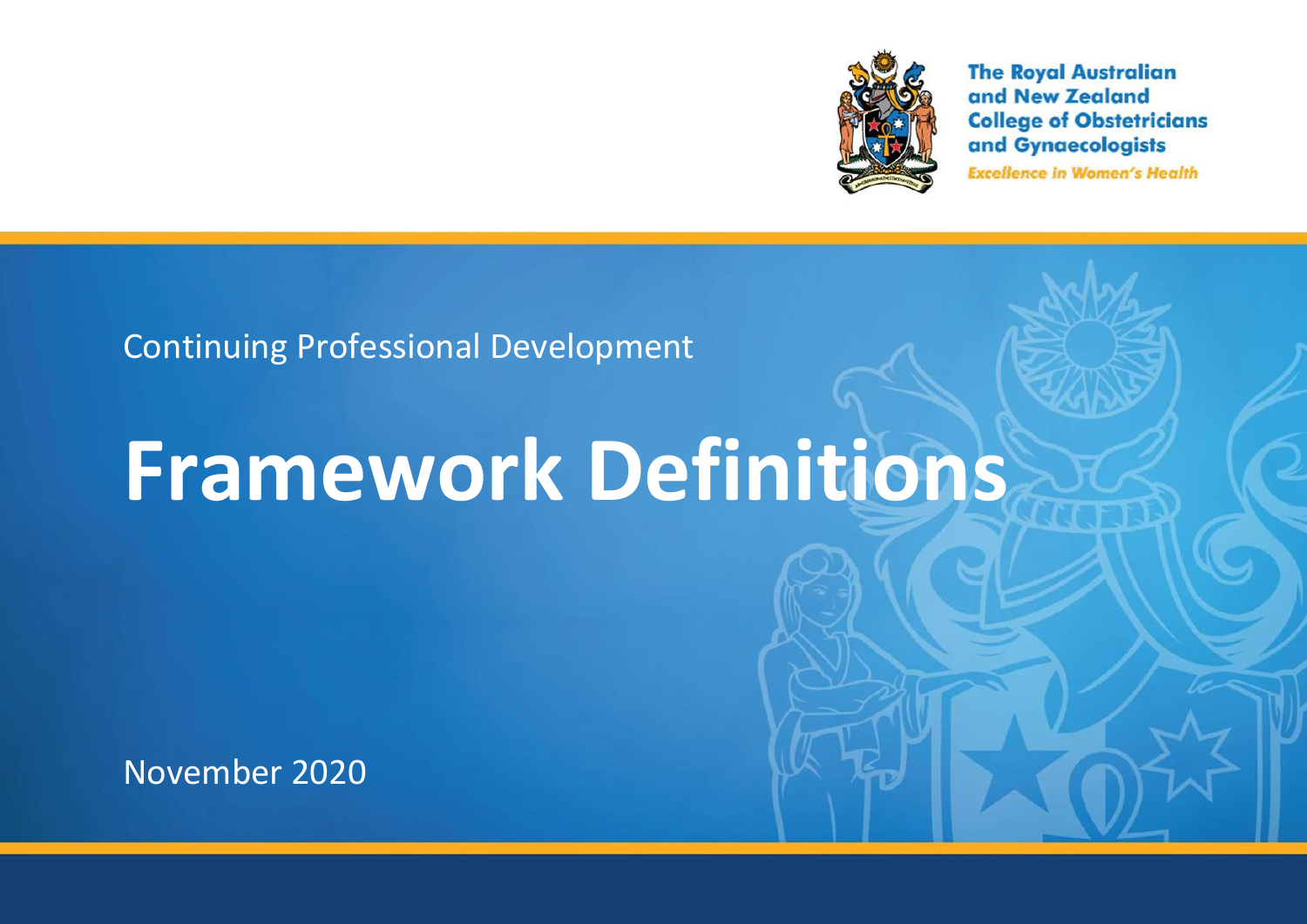

The following definitions work with the RANZCOG CPD Framework, providing clarity relating to activities.

| Domain                        | Descriptor                                                                                                                  |
|-------------------------------|-----------------------------------------------------------------------------------------------------------------------------|
| <b>Educational Activities</b> | Includes participation in self-directed learning and/or involvement in<br>College roles and/or educational events.          |
| <b>Outcome Measurement</b>    | Includes measurement of outcomes of care, benchmarking of<br>performance with peers and reflecting on patient outcomes.     |
| <b>Performance review</b>     | Includes reviewing and reflecting on actual work processes and can<br>include feedback from peers, colleagues and patients. |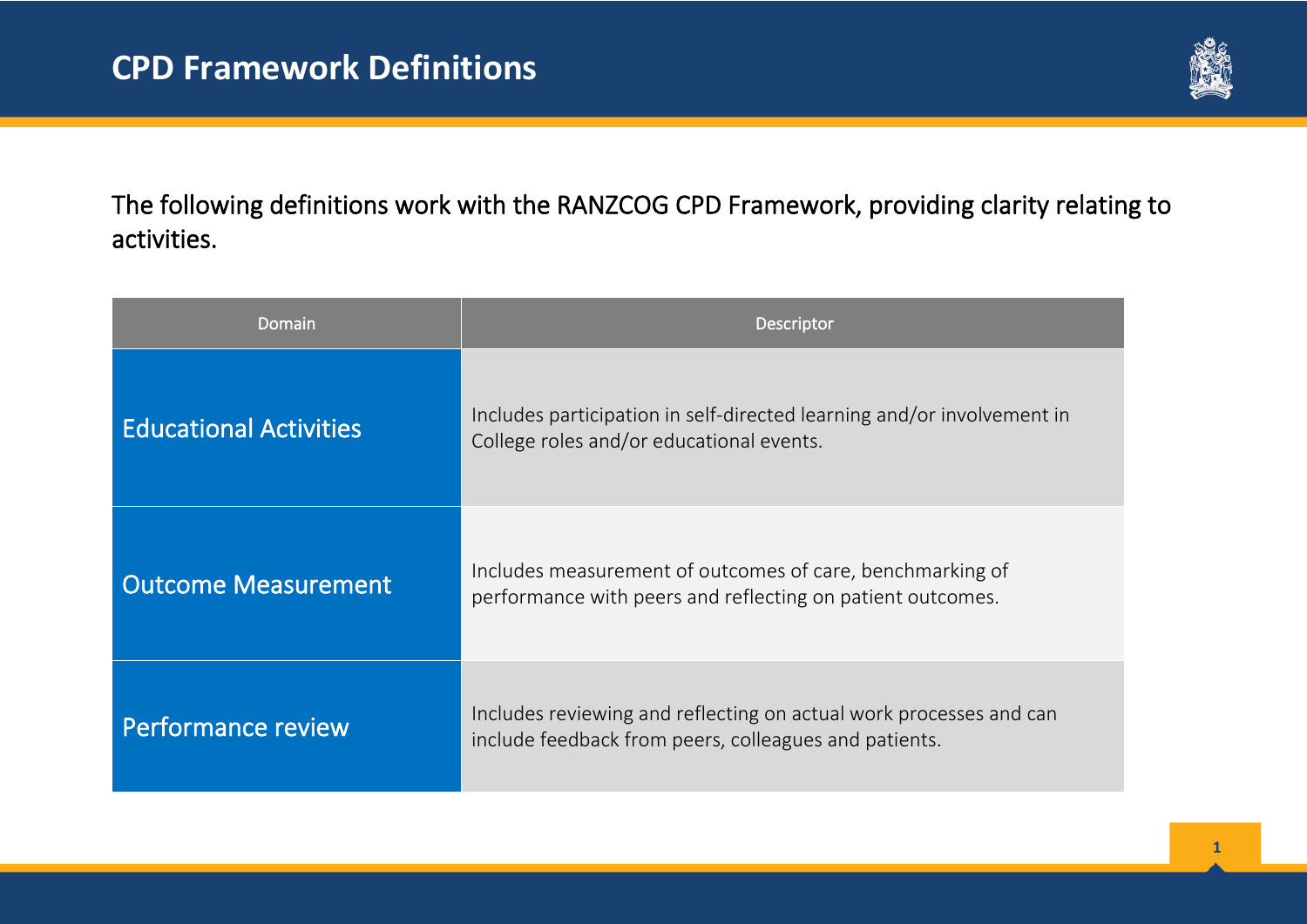

### Educational Activities

#### Committee Work

| External medical committees         | A group of health professionals affiliated with a hospital/clinic or medical organisation meeting regularly to address arising<br>issues and maintain quality of service. May have specific O&G focus or may be multi-professional, multi-disciplinary. |
|-------------------------------------|---------------------------------------------------------------------------------------------------------------------------------------------------------------------------------------------------------------------------------------------------------|
| Organising committee                | One of a group with direct responsibility for the planning, implementation and post conference evaluation. Event has an                                                                                                                                 |
| e.g. conference, educational event  | educational focus and is relevant to the claimant's professional practice.                                                                                                                                                                              |
| RANZCOG committees /                | Committees and sub-groups appointed by RANZCOG to oversee a particular College role, or to support a particular project,                                                                                                                                |
| working party / panel               | with recommendations made to the Council and Board.                                                                                                                                                                                                     |
| Regional, government or             | Committees that represent health interests for patients and/or the medical community across many jurisdiction, for example                                                                                                                              |
| national policy advisory bodies     | Government advisory bodies, professional and health and safety monitoring bodies.                                                                                                                                                                       |
| <b>Conferences / Workshops</b>      |                                                                                                                                                                                                                                                         |
| Conference / workshon / educational | Conference: A formal meeting of neonle with a shared interest tynically one that takes nlace over multinle days                                                                                                                                         |

 Conference / workshop / educational meeting attendance Conference: A formal meeting of people with a shared interest, typically one that takes place over multiple days. Workshop / Educational meeting: A meeting at which a group of people engage in discussion and activity on a particular subject or project.

May be O&G focused or related to some other aspect of clinical or professional practice.

Reviewer of scientific meeting abstracts Reviewing abstracts of scientific papers and posters submitted for presentation at a scientific meeting to determine their merit.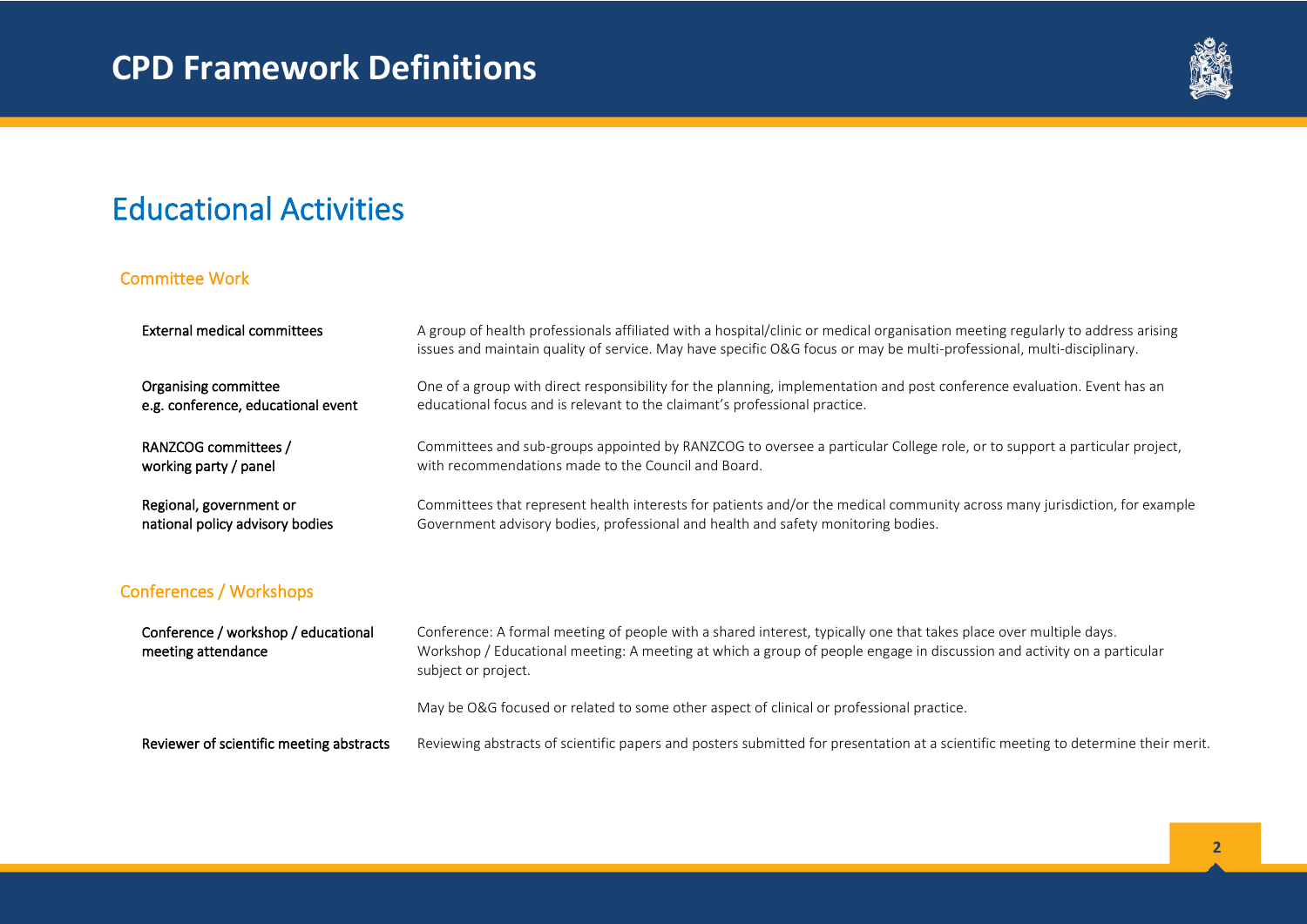

| Formal presentation at conferences /<br>workshops / educational meetings                         | A planned presentation on an agreed topic and/or supporting panel discussions in person or via video conferencing.                                                                                                                                                                                                    |
|--------------------------------------------------------------------------------------------------|-----------------------------------------------------------------------------------------------------------------------------------------------------------------------------------------------------------------------------------------------------------------------------------------------------------------------|
| Convening / chairing educational<br>meetings                                                     | Responsibility for the in-person coordination and/or chairing of an educational session at a larger conference or meeting or a<br>smaller stand-alone meeting or event.                                                                                                                                               |
| Research                                                                                         |                                                                                                                                                                                                                                                                                                                       |
| Developing surveys                                                                               | Having a major role in the design, development and data collection of a survey. Survey is defined as a research method used<br>for collecting data from a pre-defined group of respondents either in person, on paper, by phone or electronically, to gain<br>information and insights on various topics of interest. |
| Clinical research projects                                                                       | Principal investigator in a clinical research project including study design and patient selection. The definition of clinical<br>research includes retrospective outcomes analysis, observational studies & clinical trials, including multi-centre and smaller<br>local studies.                                    |
| Author of grant application                                                                      | Claimant has a major role in the writing of a grant, or application for financial support by an external body such as a<br>government agency, corporation, foundation or trust.                                                                                                                                       |
| Research / clinical projects related to<br>further formal education e.g. Masters /<br><b>PhD</b> | Research / clinical projects undertaken as part of a further qualification completed relevant to your medical practice e.g. PhD,<br>Masters, Subspecialty training.                                                                                                                                                   |
| Self-education / E Learning                                                                      |                                                                                                                                                                                                                                                                                                                       |
| Online learning/audio/video                                                                      | A course or program delivered completely online. Includes E-learning modules, webinars, podcasts etc.                                                                                                                                                                                                                 |
| Professional Reading / Journal Clubs                                                             | Professional Reading: Reading journal articles, educational magazines or books, whether in hard print or online.<br>Journal Clubs: Participation in a group discussion with peers to critically evaluate recent articles in academic literature.                                                                      |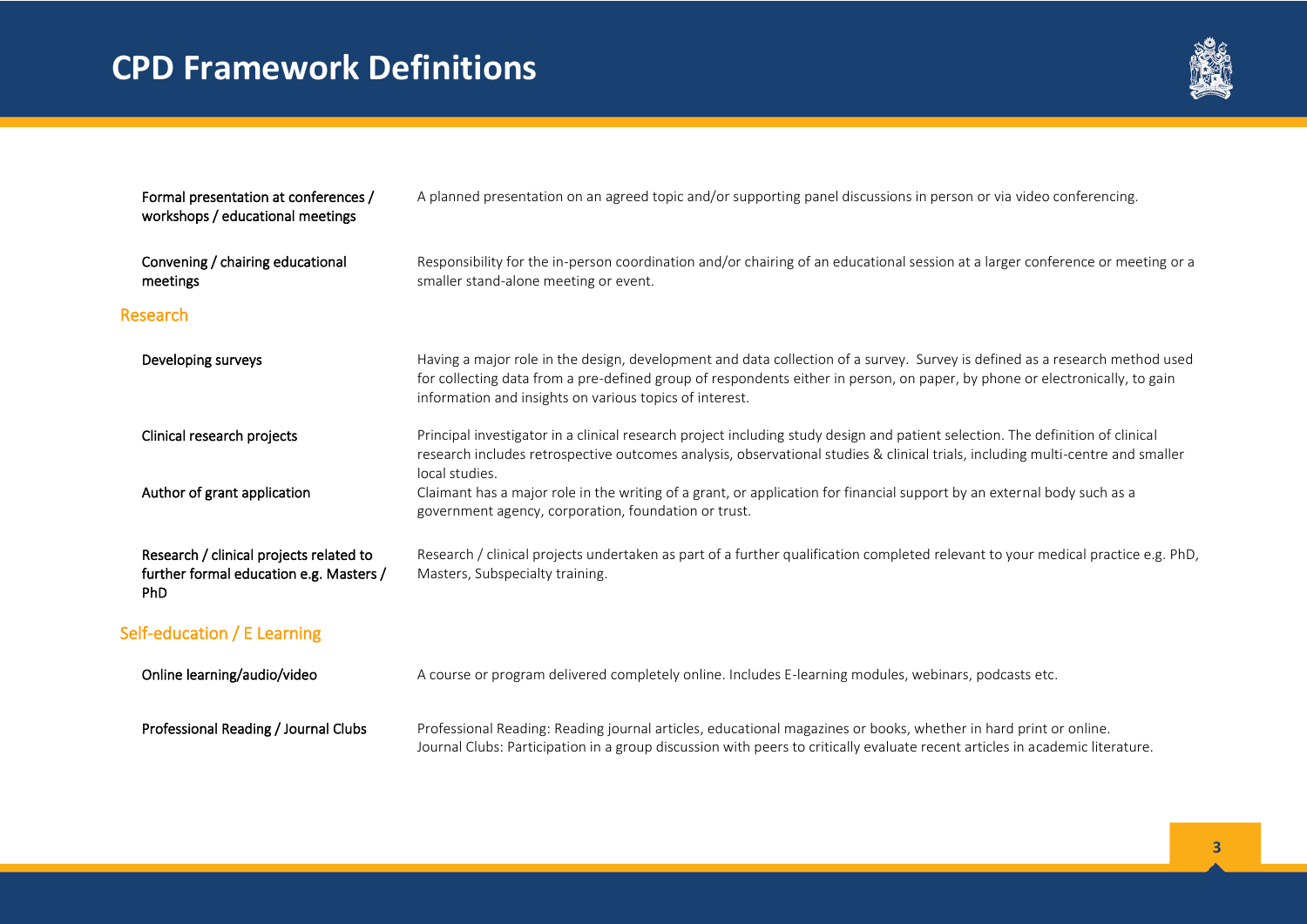

| Teaching / Supervision / Mentoring /<br><b>Examining</b>         |                                                                                                                                                                                                                                                                                                                                                                                                                                                                                                                                                                                                                          |
|------------------------------------------------------------------|--------------------------------------------------------------------------------------------------------------------------------------------------------------------------------------------------------------------------------------------------------------------------------------------------------------------------------------------------------------------------------------------------------------------------------------------------------------------------------------------------------------------------------------------------------------------------------------------------------------------------|
| Examiner for non-RANZCOG exams e.g.<br>university, hospital, DDU | A formally appointed examiner by an organization outside of RANZCOG, such as a hospital or university with responsibilities for<br>testing clinicians knowledge. Covers activities which include: setting exam questions, marking exams responses & participation<br>in oral examinations.                                                                                                                                                                                                                                                                                                                               |
| Teaching e.g. registrars, medical<br>students, in-hospital       | Teaching clinicians in training eg medical students and registrars, either by formal presentation, case discussion or by example,<br>where this activity is by intention and outside of everyday clinical practice.                                                                                                                                                                                                                                                                                                                                                                                                      |
| Supervision                                                      | Supervision of students or more junior medical staff by a formal arrangement where the supervisor takes on a responsibility to<br>provide oversight and guidance for a particular activity, set of activities or outcomes that the supervisee is assigned to do or<br>deliver.                                                                                                                                                                                                                                                                                                                                           |
| Mentoring (e.g. trainee, SIMG, or other<br>O&G mentee)           | Mentoring is a relationship in which a more experienced or more knowledgeable person helps to guide a less experienced or<br>less knowledgeable person eg trainee, SIMG or junior fellow, to help them reach their full potential. A mentor may share with a<br>mentee (or protege) information about his or her own career path, as well as provide guidance, motivation, emotional support,<br>and role modelling. A mentor may help with exploring careers, setting goals, developing contacts, and identifying resources.<br>The relationship should be formalised with agreed goals and opportunities for feedback. |
| RANZCOG Exam question - author                                   | Preparing and setting of exam questions for RANZCOG                                                                                                                                                                                                                                                                                                                                                                                                                                                                                                                                                                      |
| <b>RANZCOG Examiner</b>                                          | Examining RANZCOG exams (may include preparation time)                                                                                                                                                                                                                                                                                                                                                                                                                                                                                                                                                                   |
| RANZCOG Assessor / interviewer                                   | Preparing, assessing and interviewing RANZCOG trainees/SIMGs (may include preparation time)                                                                                                                                                                                                                                                                                                                                                                                                                                                                                                                              |
| <b>RANZCOG Training supervision</b>                              | A formally appointed RANZCOG Training Supervisor in relation to any RANZCOG training programs.                                                                                                                                                                                                                                                                                                                                                                                                                                                                                                                           |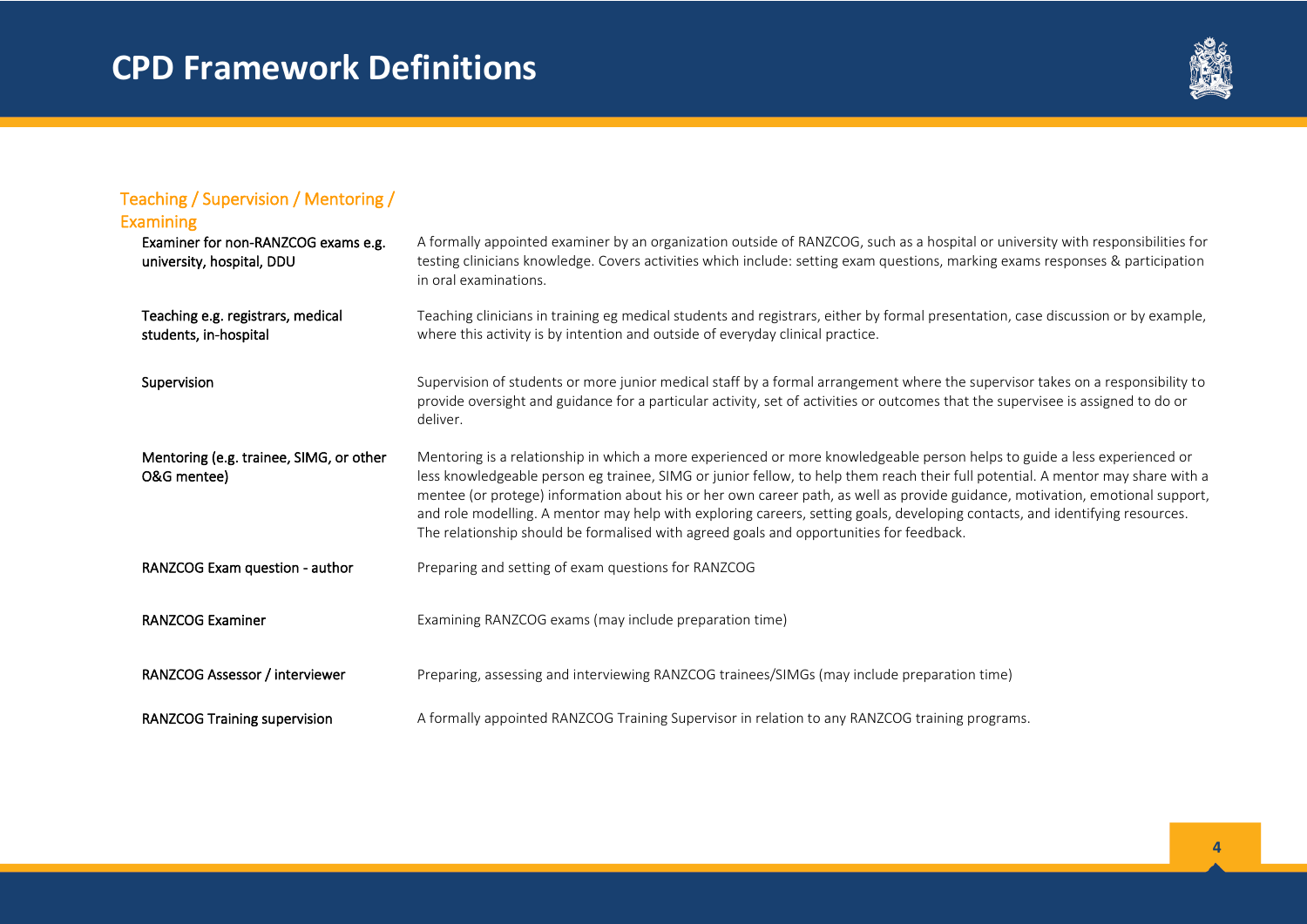

| Research supervisor                                                                                                           | Research supervisor role is a formal appointment to oversee the research of another including supporting the planning of their<br>research studies, defining their research topic, supporting the analysis of outcomes and providing critical feedback on the write<br>up of the research study.                                                                                                                                            |
|-------------------------------------------------------------------------------------------------------------------------------|---------------------------------------------------------------------------------------------------------------------------------------------------------------------------------------------------------------------------------------------------------------------------------------------------------------------------------------------------------------------------------------------------------------------------------------------|
| <b>RANZCOG Programs</b>                                                                                                       |                                                                                                                                                                                                                                                                                                                                                                                                                                             |
| C-QuIP program                                                                                                                | The Cervical Quality Improvement Program (C-QuIP) is a RANZCOG Quality Assurance activity for practising colposcopists.                                                                                                                                                                                                                                                                                                                     |
| C-QuIP Stage 1 - Recertification<br>(Colposcopy online learning program<br>(COLP) or Colposcopy course/scientific<br>meeting) | Every three years, aligned to the CPD triennium, a C-QuIP certified colposcopist must undertake at least one of the following<br>activities:<br>1. Attendance at a face to face or online colposcopy meeting, workshop, course or conference recognised by the<br>Australian Society for Colposcopy and Cervical Pathology (ASCCP) or RANZCOG.<br>Completion of a RANZCOG approved local, or international, online colposcopy module.<br>2. |
| <b>FSEP</b> program                                                                                                           | The Fetal Surveillance Education Program (FSEP) aims to improve professional levels of understanding and confidence in the<br>area of fetal surveillance, thereby reducing the risks of adverse perinatal outcomes, by providing training and educational<br>resources.                                                                                                                                                                     |
| FSEP Stage 1 - Pre-education<br>intervention audit                                                                            | To be undertaken prior to the workshop<br>Perform an audit of 30 consecutive deliveries, (or all deliveries for three months), where CTG was used during labour.                                                                                                                                                                                                                                                                            |
| FSEP Stage 2 - FSEP Full-day workshop                                                                                         | Includes: Participation in the workshop, completion of the FSEP Assessment and completion of the FSEP Feedback form.                                                                                                                                                                                                                                                                                                                        |
| FSEP Refresher program                                                                                                        | <b>No Definition</b>                                                                                                                                                                                                                                                                                                                                                                                                                        |
| Online FSEP (OFSEP)                                                                                                           | Completion of the online FSEP module.                                                                                                                                                                                                                                                                                                                                                                                                       |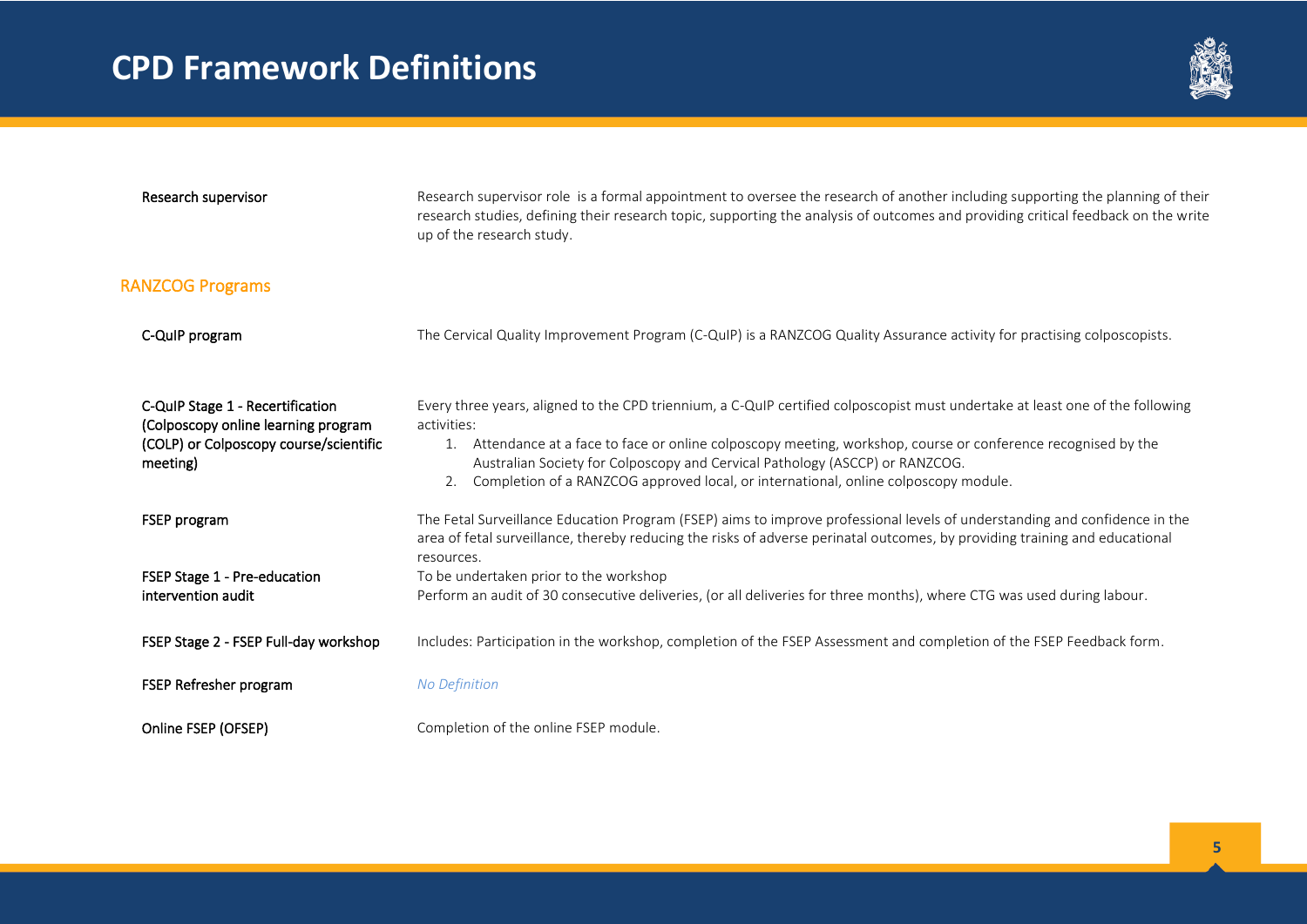

#### NT Stage 1 - Nuchal Translucency Online Learning Program (NTOLP)

Completion of the Nuchal Translucency online learning program.

The Nuchal Translucency Program is an ultrasound, education and monitoring program. The Royal Australian and New Zealand College of Obstetricians and Gynaecologists (RANZCOG) under the auspices of the Fetal Medicine Foundation (FMF) in the United Kingdom, administers a process for certification in the 11-14 Week Scan to ensure that all those performing this ultrasound examination, using the Fetal Medicine Foundation (FMF) software, have been adequately trained to do so and that high standards of performance are maintained by continuous education and audit.

#### Cultural Competency Programs

 RANZCOG course 1: Intercultural Competency (eLearning module)

 RANZCOG course 2: Aboriginal and Torres Strait Islander Women's Health and Cultural Competency (eLearning module)

 RANZCOG course 3: Application of Hui Process / Meihana Model to Clinical Practice (eLearning module)

#### RANZCOG Site Visits

 RANZCOG Practice Visits - Visiting Fellow *No Definition*  RANZCOG Accreditation Visit *No Definition* 

*No Definition* 

*No Definition* 

#### *No Definition*

External cultural competency course An educational course/activity directly related to Cultural competency that requires an awareness of cultural diversity and the ability to function effectively and respectively when working with and treating people of different cultural backgrounds.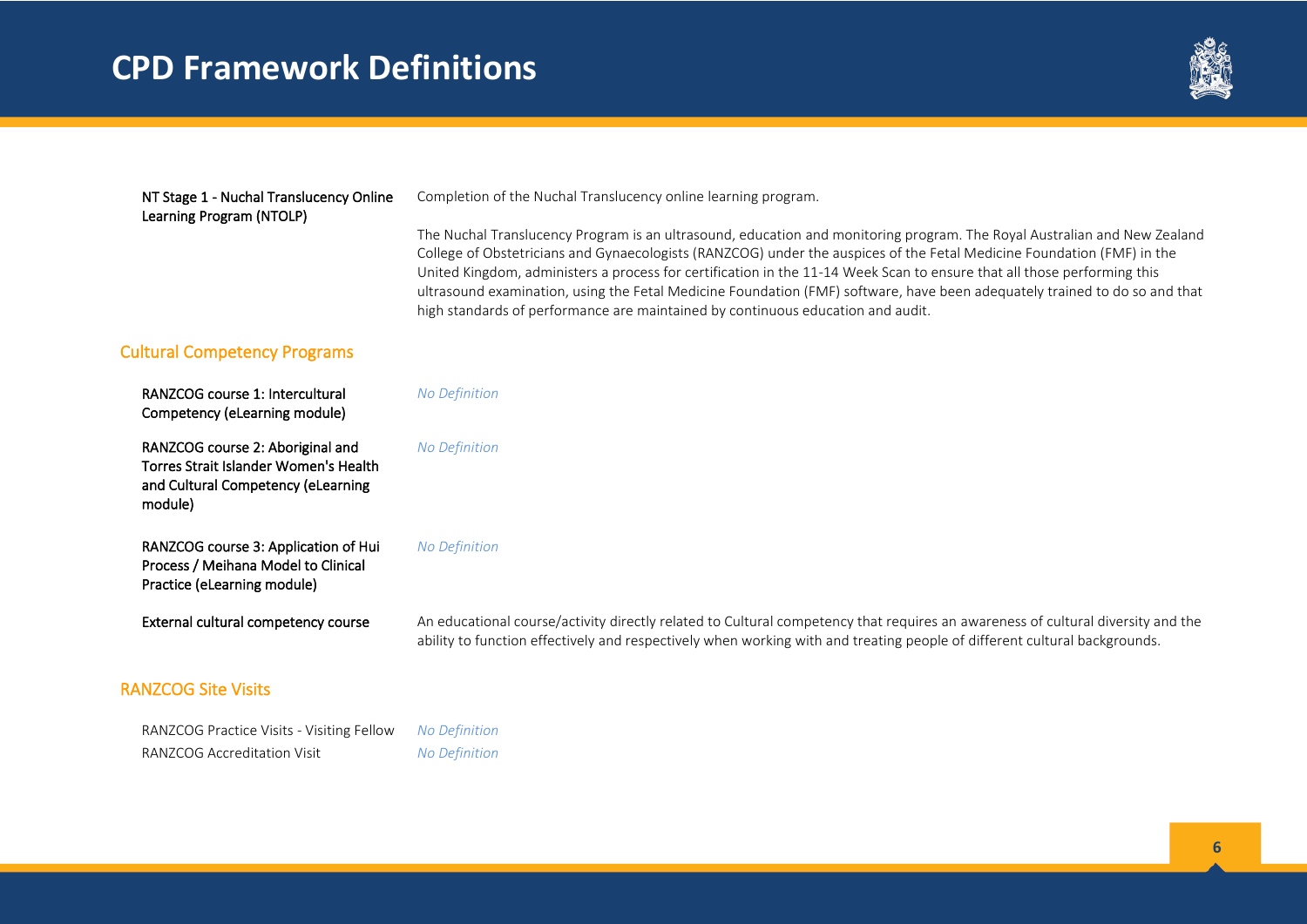

### Outcome Measurement

#### Audits / Data Review

| Clinical audit                                             | A healthcare audit where the focus is clinical care with the aim to identify areas for improvement and monitor/evaluate patient<br>outcomes. e.g. a clinical audit of resources required to deliver care (PPE to support COVID-19).     |
|------------------------------------------------------------|-----------------------------------------------------------------------------------------------------------------------------------------------------------------------------------------------------------------------------------------|
| Compare processes or health<br>outcomes with best practice | An approach to evaluate and improve the effectiveness of a process which contributes to the safety, effectiveness or efficiency<br>of healthcare delivery.                                                                              |
| Analysis of patient outcomes                               | An audit of a clinician practice or aspects of practice against agreed standard with the aim of ensuring practice meets defined<br>standards or as a way of measuring improvements in practice outcomes as a result of practice change. |
| Surgical audit                                             | Surgical performance reviews refer to the steps taken to track procedures and complications with a view to improving patient<br>outcomes e.g. using surgical performance review tool                                                    |
| Pre/post operation/procedure audit                         | The monitoring and evaluation of pre/post operation/procedure outcomes over a period of 3-6 months.                                                                                                                                     |
| UGSA Pelvic floor data audit                               | UGSA uses the Pelvic Floor Database and helps keep progress in medical & surgical management in the control of the<br>appropriate medical bodies with the aim of expanding the horizons of Female Health Care.                          |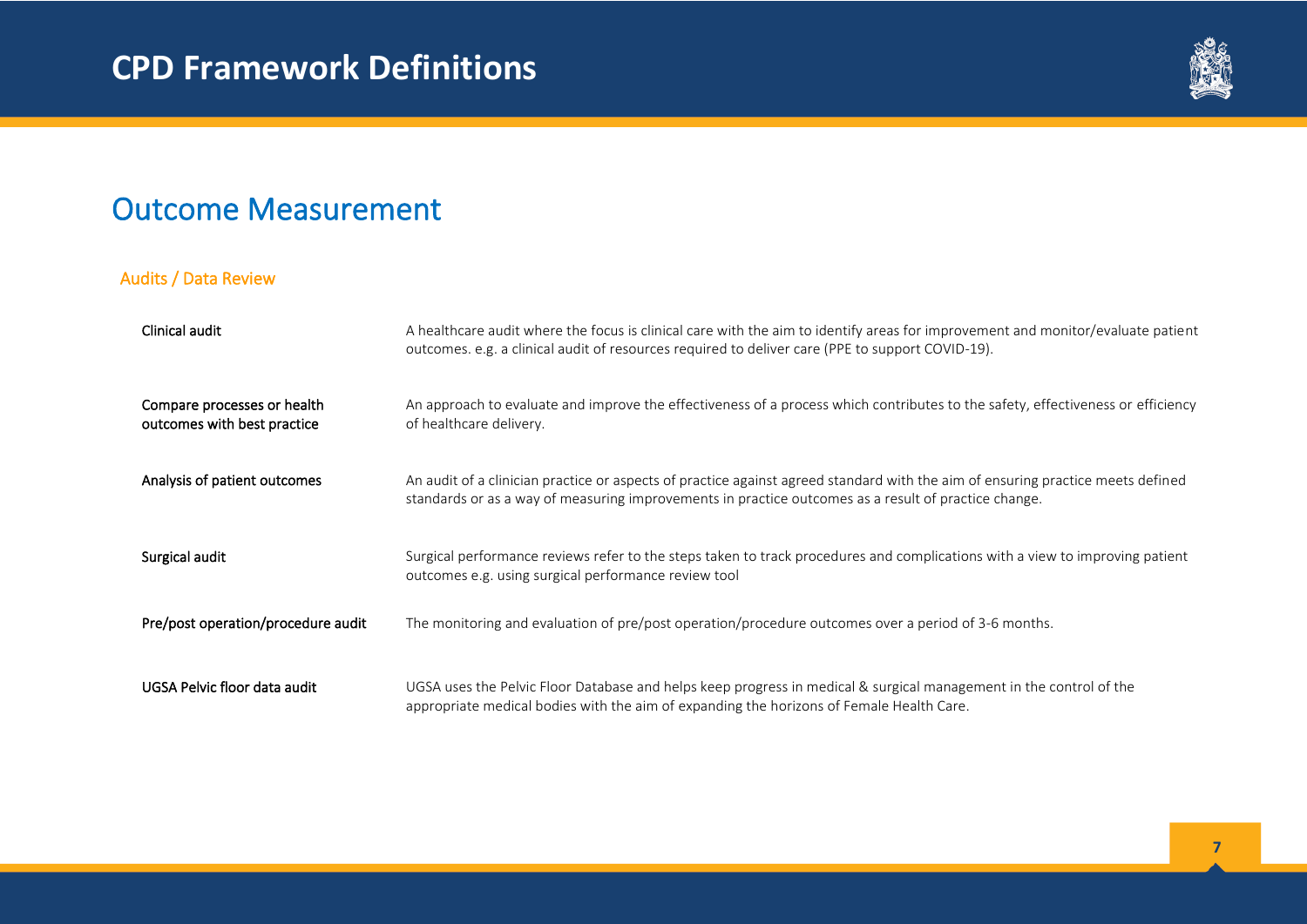

Resources where contribution is based on review of data/measurement of outcomes

 Develop or review educational resources (e.g. RANZCOG, university, hospitals) *No Definition* 

 Guideline / Protocols / Statement (e.g. RANZCOG, hospital, regional) *No Definition* 

#### Publications where contribution is based on review of data/measurement of outcomes

Author or reviewer - Chapter, book *No Definition* 

 Author or reviewer - Scientific journal / medical publication *No Definition* 

 Author or reviewer - Paper in scientific peer reviewed journal / Scientific meeting abstracts *No Definition*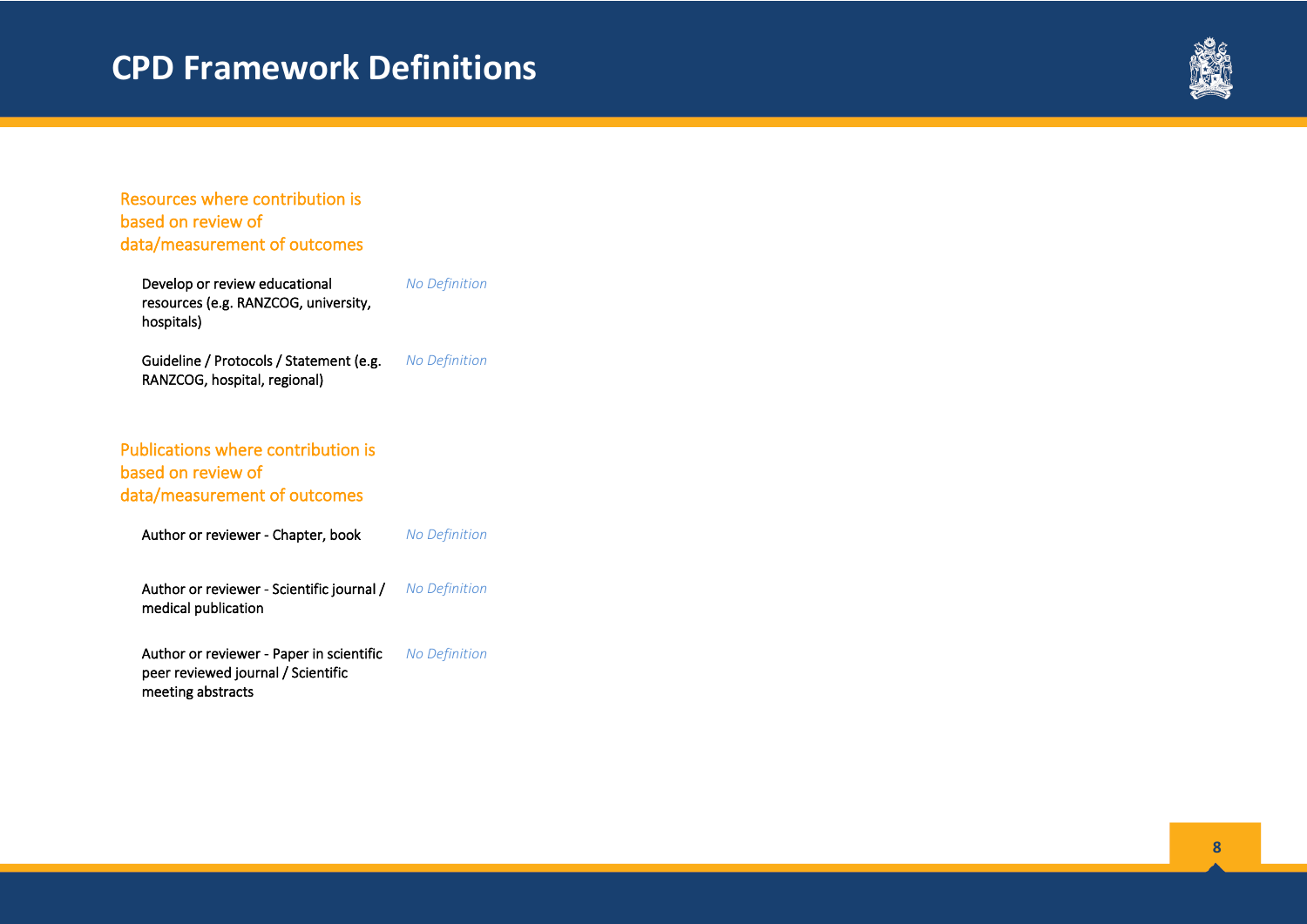

| Reports where contribution is<br>based on review of<br>data/measurement of outcomes                 |                                                                                                                                                                   |
|-----------------------------------------------------------------------------------------------------|-------------------------------------------------------------------------------------------------------------------------------------------------------------------|
| Assessing incident reports                                                                          | The process of reviewing, analysing and providing feedback on an incident report. Incident reports are a quality tool used to<br>capture events or "near misses". |
| Leading, analysing, writing reports on<br>healthcare outcomes                                       |                                                                                                                                                                   |
| Co-reporting ultrasound examinations                                                                | Writing or authorising formal ultrasound reports with a peer, to compare interpretations with peers and ensure uniformity of<br>reporting.                        |
| <b>Quality Programs where</b><br>contribution is based on review of<br>data/measurement of outcomes |                                                                                                                                                                   |
| National Cancer Screening Register<br>(NCSR) Audit report                                           | <b>No Definition</b>                                                                                                                                              |
| Nuchal translucency (NT) program<br>annual audit and software renewal                               | <b>No Definition</b>                                                                                                                                              |
| <b>Fetal Surveillance Education Project</b><br>pre/post audit                                       | <b>No Definition</b>                                                                                                                                              |
| Quality improvement activities (e.g.<br>quality improvement committees etc.)                        | <b>No Definition</b>                                                                                                                                              |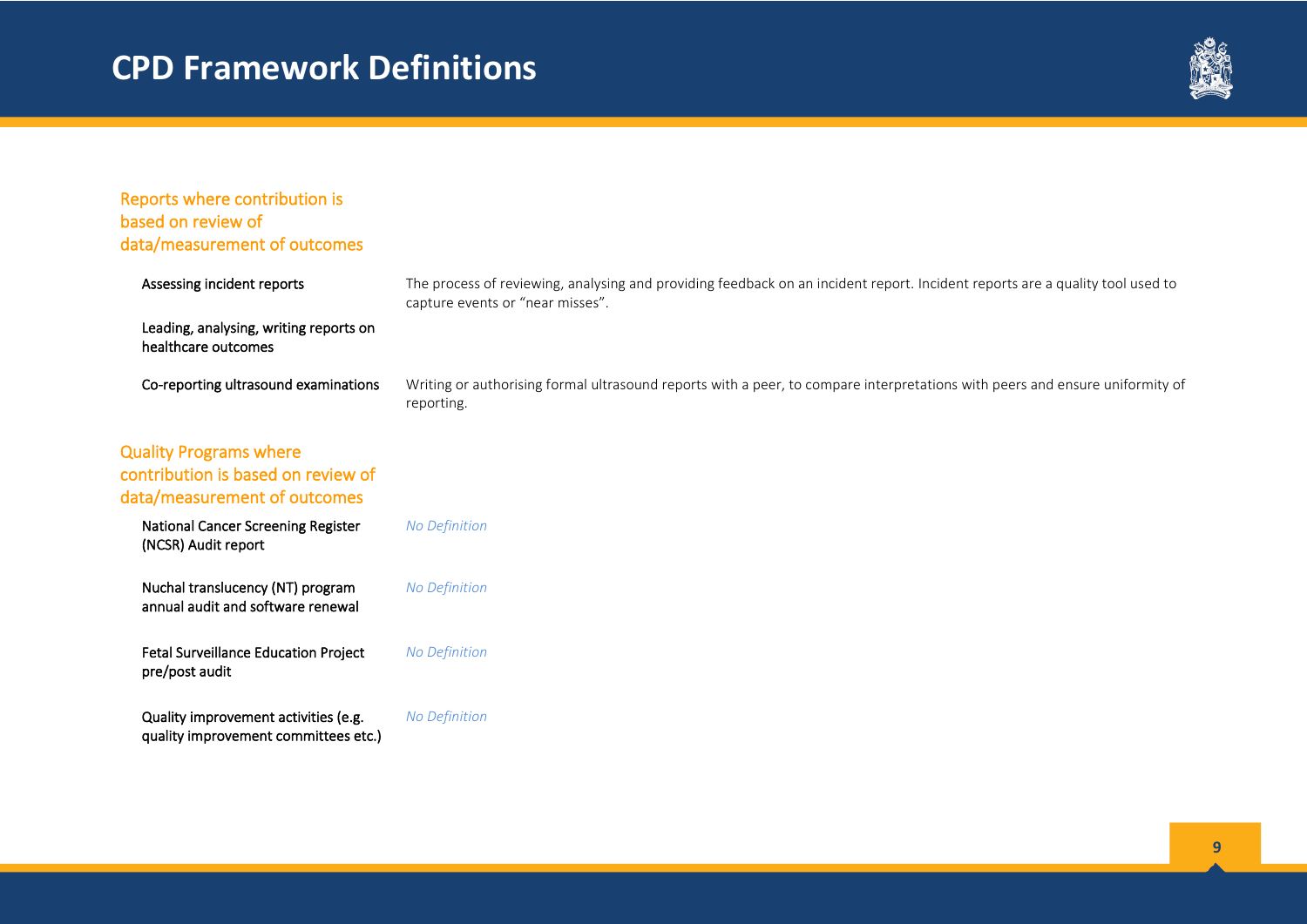

#### Research

 Research project/activity that is analysing and reflecting on outcomes *No Definition*

#### Review of Medical Records

| Medico-legal work (report, expert<br>witness) | Medico legal involves both medical and legal aspects, mainly: Medical jurisprudence, a branch of medicine. Medical law, a branch<br>of law.                                                                                                                                                                                                                                                                                                            |
|-----------------------------------------------|--------------------------------------------------------------------------------------------------------------------------------------------------------------------------------------------------------------------------------------------------------------------------------------------------------------------------------------------------------------------------------------------------------------------------------------------------------|
| Clinical case review                          | A clinical case review is a detailed report of the symptoms, signs, diagnosis, treatment, and follow-up of an individual patient.<br>Case reports usually describe an unusual or novel occurrence and as such, remain one of the cornerstones of medical progress<br>and provide many new ideas in medicine                                                                                                                                            |
| Root cause analysis                           | Root Cause Analysis (RCA) is a method or methodology used to investigate an incident in order to assist in the identification of<br>health system failures that may not be immediately apparent at initial review. The purpose of an RCA is to identify system issues<br>that contributed to or resulted in the incident occurring and to provide recommendations on actions to be taken to prevent or<br>minimise a recurrence of a similar incident. |

#### RANZCOG Site Visits

| <b>RANZCOG Accreditation visit report</b>                                | <b>No Definition</b> |
|--------------------------------------------------------------------------|----------------------|
| <b>RANZCOG Accreditation progress</b><br>report review                   | <b>No Definition</b> |
| <b>RANZCOG Practice Visits - Visiting</b><br>Fellow final written report | <b>No Definition</b> |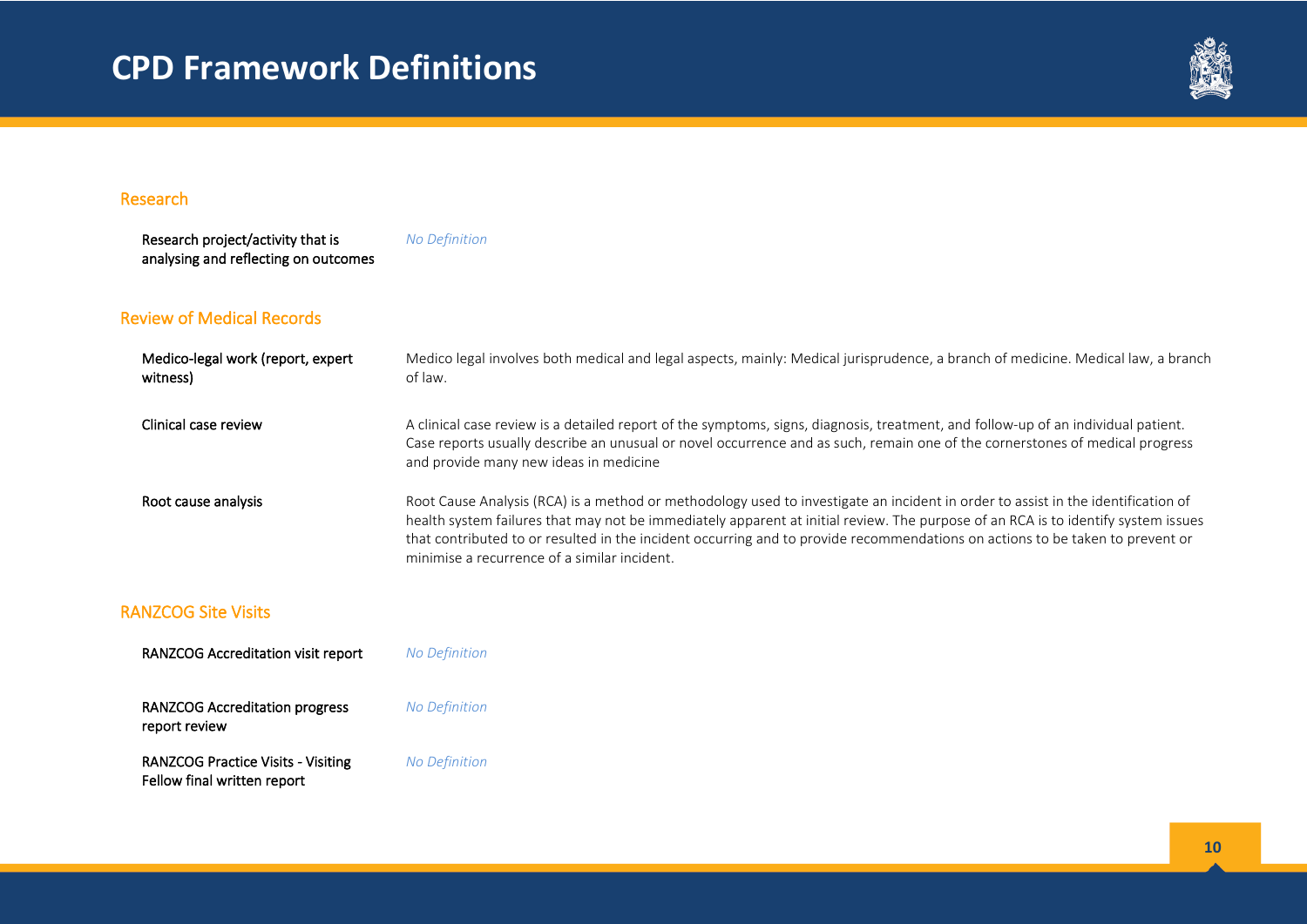

### Performance Review

#### Professional Development Plan (PDP) and Annual Conversation

| <b>Annual Conversation</b>                                        | <b>No Definition</b>                                                                                                                                                                                                                                                                                          |
|-------------------------------------------------------------------|---------------------------------------------------------------------------------------------------------------------------------------------------------------------------------------------------------------------------------------------------------------------------------------------------------------|
| Creating and maintaining a<br>Professional Development Plan (PDP) | A projected yearly plan of your requirements for ongoing professional development, based on reflection of your current practice<br>and educational needs. The PDP is an annual mandatory requirement for all RANZCOG Fellows and Associate Members AUS/NZ<br>from 1 July 2022.                                |
| <b>Clinical Meetings</b>                                          |                                                                                                                                                                                                                                                                                                               |
| Case review meetings                                              | A meeting amongst health professionals to discuss clinical cases and formulate a plan for their ongoing care needs. Case review<br>meetings are an opportunity for health professionals to receive feedback from peers and reflect on their own performance.                                                  |
| Mortality & Morbidity meetings                                    | Meetings held at regular intervals between physicians (+/- allied health professionals) to review cases complicated by<br>unexpected morbidity or mortality, with the aim of learning from issues discovered and instituting modifications within the<br>health environment to avoid repetition of the events |
|                                                                   | M&M meetings are an opportunity for health professionals to receive feedback from peers and reflect on their own<br>performance.                                                                                                                                                                              |
| Pathology Audit / Clinicopathological<br>meetings                 | Pathology Audit / Clinicopathological meetings are meetings between clinicians and pathologists to review histopathology<br>reports and discuss case outcomes or ongoing care requirements                                                                                                                    |
|                                                                   | Pathology Audit / Clinicopathological meetings are an opportunity for health professionals to receive feedback from peers and<br>reflect on their own performance                                                                                                                                             |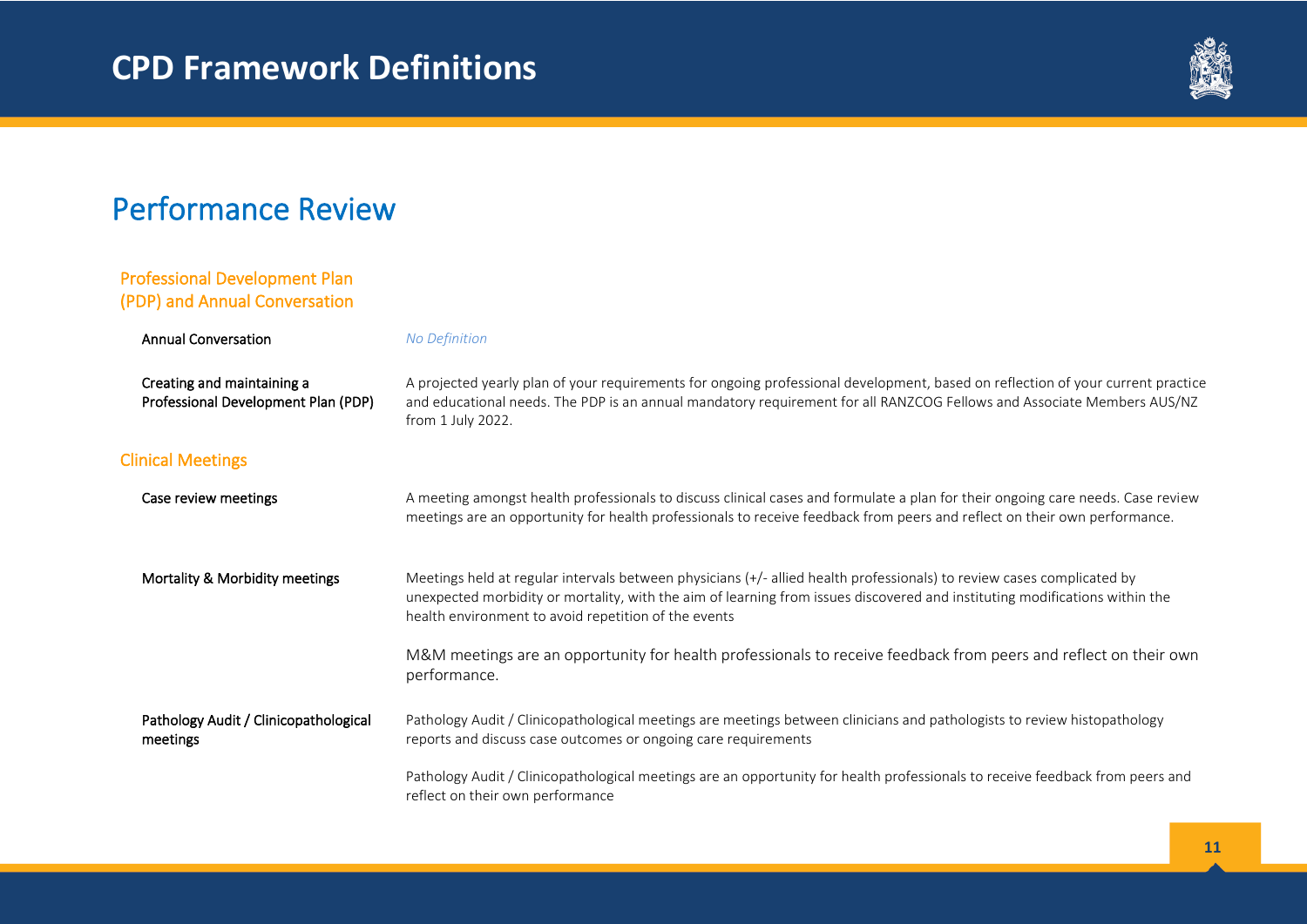

| Multidisciplinary team meetings *                     | A forum for clinicians and health care professionals from different disciplines to review cases and agree to individualised                                                                                                                                                                                                                |
|-------------------------------------------------------|--------------------------------------------------------------------------------------------------------------------------------------------------------------------------------------------------------------------------------------------------------------------------------------------------------------------------------------------|
| * Mandatory activity for CGO<br>subspecialists.       | treatment plans with the aim of optimising patient outcomes.                                                                                                                                                                                                                                                                               |
|                                                       | Multidisciplinary team meeting are an opportunity for health professionals to receive feedback from peers and reflect on their<br>own performance.                                                                                                                                                                                         |
| Presenting at grand rounds                            | Presenting a case and discussion of the associated medical problems and treatment to an audience of senior and junior doctors<br>and medical students, for the purposes of education and review of care.<br>Presenting a case during grand rounds is an opportunity for health professionals to receive feedback from peers and reflect on |
|                                                       | their own performance.                                                                                                                                                                                                                                                                                                                     |
| Self-evaluation and reflection for                    |                                                                                                                                                                                                                                                                                                                                            |
| any activity                                          |                                                                                                                                                                                                                                                                                                                                            |
| <b>No Definition</b>                                  | <b>No Definition</b>                                                                                                                                                                                                                                                                                                                       |
| <b>Operating / Performing procedure</b>               |                                                                                                                                                                                                                                                                                                                                            |
| with a peer                                           |                                                                                                                                                                                                                                                                                                                                            |
| Operating / Performing procedure with<br>a peer       | Operating with a colleague to receive/provide supervision, mentoring or preceptorship for a procedure. This includes logging<br>procedures.                                                                                                                                                                                                |
| Pre/post operation/procedure review<br>and reflection | Reviewing and reflecting upon either current practice before operating with a colleague, or feedback and experience gained from<br>operating time with a colleague.                                                                                                                                                                        |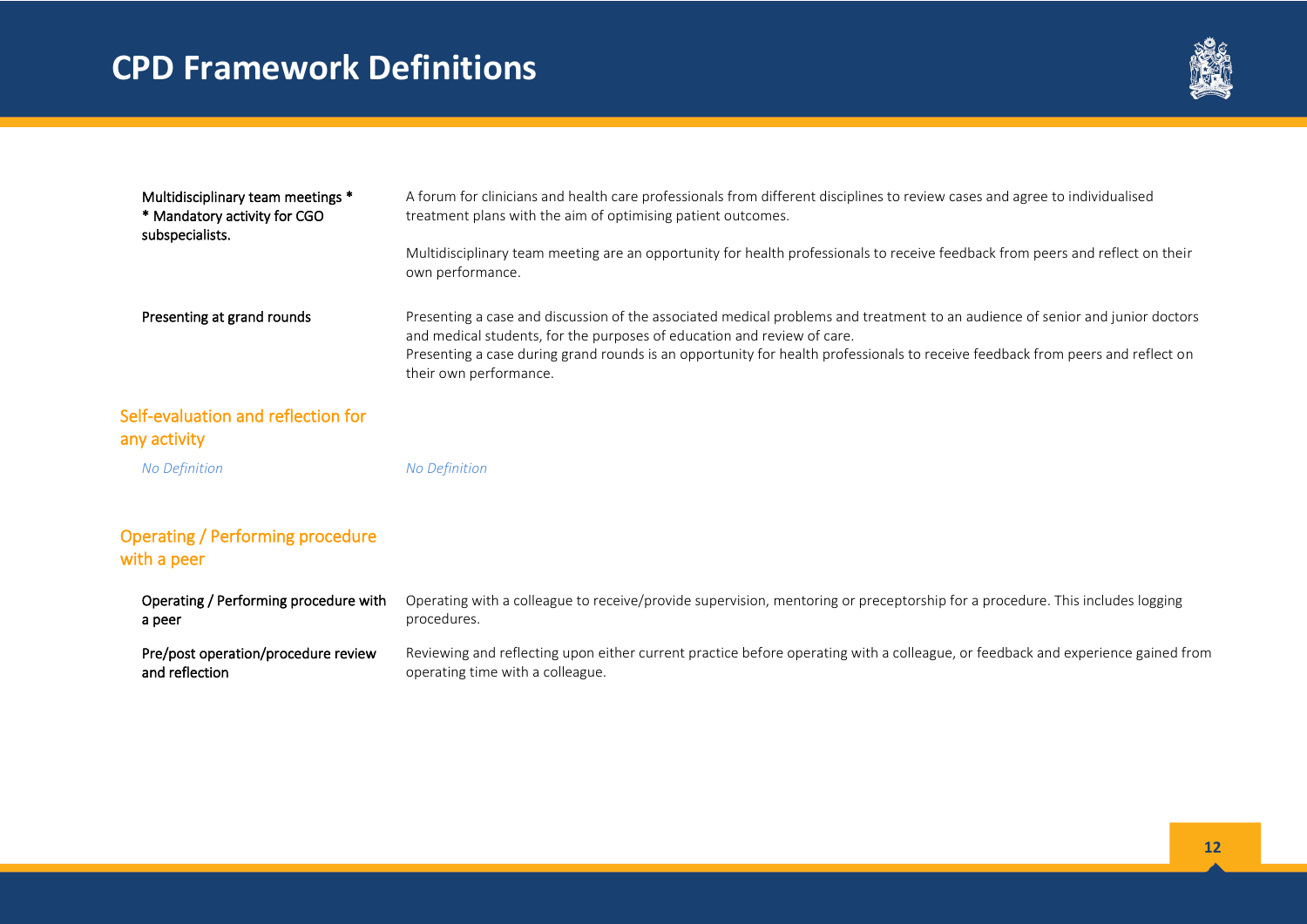

#### Peer Review/feedback

| Undertake 360 degree MSF as<br>participant                                | 360-degree multi source feedback (MSF) is a process of collecting feedback from peers, patients and employers and reflecting on<br>your own performance.                                                                                    |
|---------------------------------------------------------------------------|---------------------------------------------------------------------------------------------------------------------------------------------------------------------------------------------------------------------------------------------|
| Peer review of own performance                                            | Peer review is the evaluation of work by one or more people with similar competences and focuses on the performance of<br>professionals, with a view to improving quality and upholding standards.                                          |
| Workplace performance appraisal                                           | Workplace performance appraisal is a process often combining both written and oral elements whereby management evaluates<br>and provides feedback on employee job performance, including steps to improve or redirect activities as needed. |
| Mentoring (review of own<br>performance)                                  | No Definition                                                                                                                                                                                                                               |
| Joint review of cases                                                     | No Definition                                                                                                                                                                                                                               |
| Peer support groups / Network group                                       | <b>No Definition</b>                                                                                                                                                                                                                        |
| Teaching (Review of feedback from<br>medical students/Registrars)         | <b>No Definition</b>                                                                                                                                                                                                                        |
| <b>RANZCOG Training supervision (Review</b><br>of feedback from trainees) | <b>No Definition</b>                                                                                                                                                                                                                        |
| RANZCOG Examiner (Review of<br>feedback from peers, candidates)           | No Definition                                                                                                                                                                                                                               |
| RANZCOG Assessor / interviewer                                            | No Definition                                                                                                                                                                                                                               |
| Articles for journals - peer<br>review/feedback                           | <b>No Definition</b>                                                                                                                                                                                                                        |
| Surgical feedback from a peer                                             | <b>No Definition</b>                                                                                                                                                                                                                        |